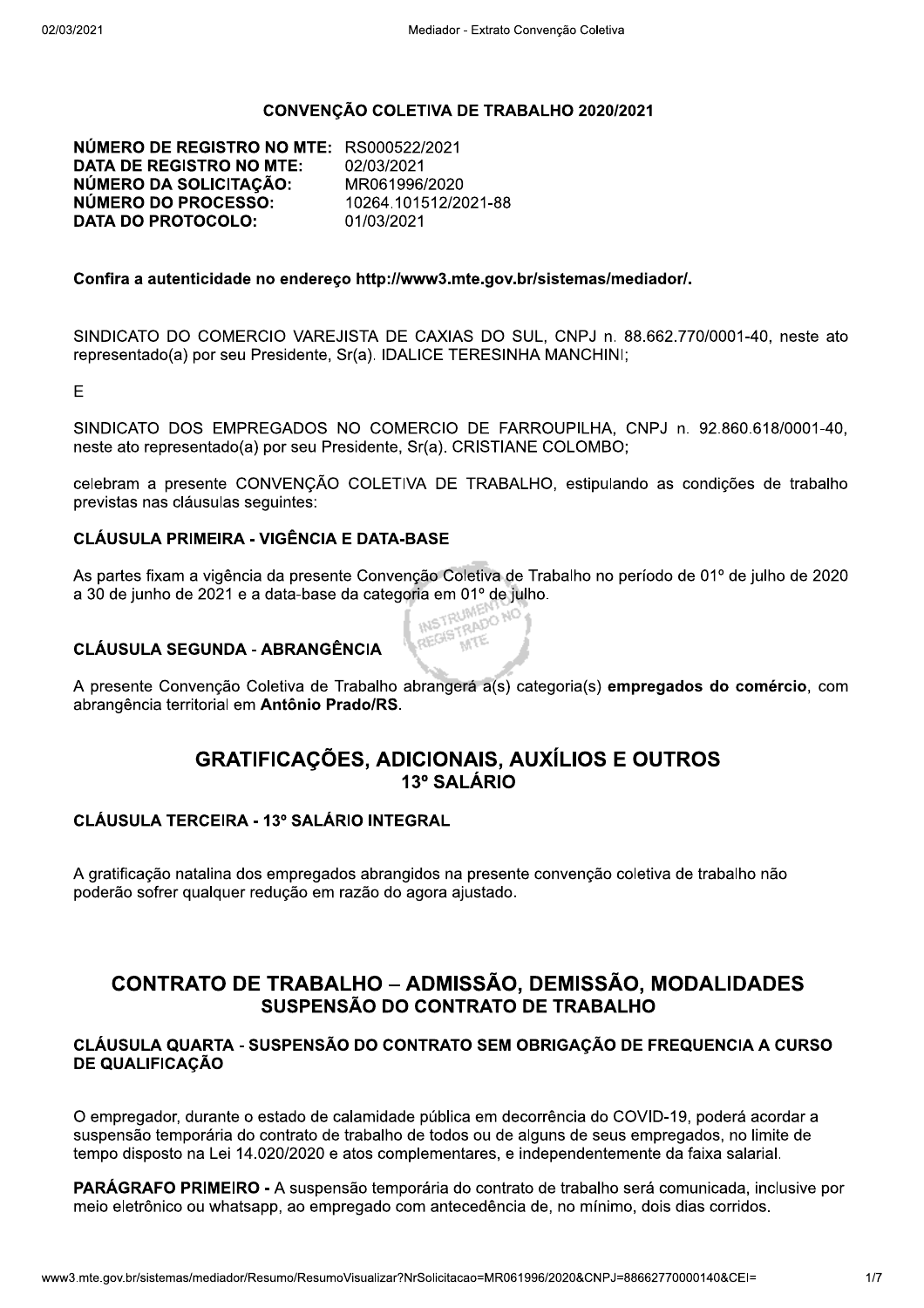PARÁGRAFO SEGUNDO - Durante o período de suspensão temporária do contrato, o empregado fará jus a todos os benefícios concedidos pelo empregador aos seus empregados.

PARÁGRAFO TERCEIRO - O contrato de trabalho será restabelecido no prazo de dois dias corridos. contado: a) da cessação do estado de calamidade pública; b) da data estabelecida como termo de encerramento do período de suspensão pactuado; ou c) da data de comunicação do empregador que informe ao empregado sobre a sua decisão de antecipar o fim do período de suspensão pactuado.

PARÁGRAFO QUARTO - A empresa que tiver auferido, no ano-calendário de 2019, receita bruta superior a R\$ 4.800.000,00 (quatro milhões e oitocentos mil reais), somente poderá suspender o contrato de trabalho de seus empregados mediante o pagamento de ajuda compensatória mensal no valor de trinta por cento do valor do salário do empregado, durante o período da suspensão temporária de trabalho pactuado, parcela que não terá natureza salarial.

PARÁGRAFO QUINTO - Os empregadores poderão conceder durante o período de suspensão do contrato ajuda compensatória mensal diversa da estabelecida no parágrafo quarto que não terá natureza salarial.

**PARÁGRAFO SEXTO -** Os empregadores adotarão todos os procedimentos necessários para que os empregados que tenham a suspensão do contrato de trabalho recebam, durante o período, o benefício emergencial a ser pago pelo Governo Federal.

PARÁGRAFO SÉTIMO - Se o empregado não receber o benefício emergencial por omissão de informações ou culpa da empresa, esta ficará obrigada no pagamento dos salários do respectivo período.

PARÁGRAFO OITAVO - Não terão direito ao benefício emergencial os empregados que permaneçam freguentando curso de gualificação profissional com percepção de bolsa gualificação profissional

#### CLÁUSULA QUINTA - SUSPENSÃO DO CONTRATO COM OBRIGAÇÃO DE FREQUENCIA A CURSO **DE QUALIFICAÇÃO**

O empregador, enguanto perdurar o estado de calamidade pública em decorrência do COVID-19, poderá suspender imediatamente o contrato de trabalho de seus empregados por um período de um a três meses, para participação do empregado em curso ou programa de qualificação profissional à distância (não presencial) oferecido pelo empregador, com duração equivalente à suspensão contratual, condicionado a aquiescência formal do empregado.

PARÁGRAFO PRIMEIRO - O empregador poderá conceder ao empregado ajuda compensatória mensal. sem natureza salarial, durante o período de suspensão contratual, em valor a ser definido diretamente pelos interessados.

PARÁGRAFO SEGUNDO - Durante o período de suspensão contratual para participação em curso ou programa de qualificação profissional, o empregado fará jus a todos os benefícios concedidos pelo empregador aos seus empregados.

**PARÁGRAFO TERCEIRO -** Se ocorrer a dispensa do empregado no transcurso do período de suspensão contratual ou nos três meses subsequentes ao seu retorno ao trabalho, o empregador pagará ao empregado, além das parcelas indenizatórias previstas na legislação em vigor, multa de 100% (cem por cento) sobre o valor da última remuneração mensal anterior à suspensão do contrato.

PARÁGRAFO QUARTO - Se durante a suspensão do contrato não for ministrado o curso ou programa de qualificação profissional, ou o empregado permanecer trabalhando para o empregador, ficará descaracterizada a suspensão, sujeitando o empregador ao pagamento imediato dos salários e dos encargos sociais referentes ao período, às penalidades cabíveis previstas na legislação em vigor, bem como às sanções previstas na convenção coletiva de trabalho da categoria

**PARÁGRAFO QUINTO -** A concessão do benefício bolsa de qualificação profissional deverá observar a mesma periodicidade, valores, cálculo do número de parcelas, procedimentos operacionais e pré-reguisitos para habilitação adotados para a obtenção do beneficio do seguro desemprego, exceto quanto à dispensa sem justa causa.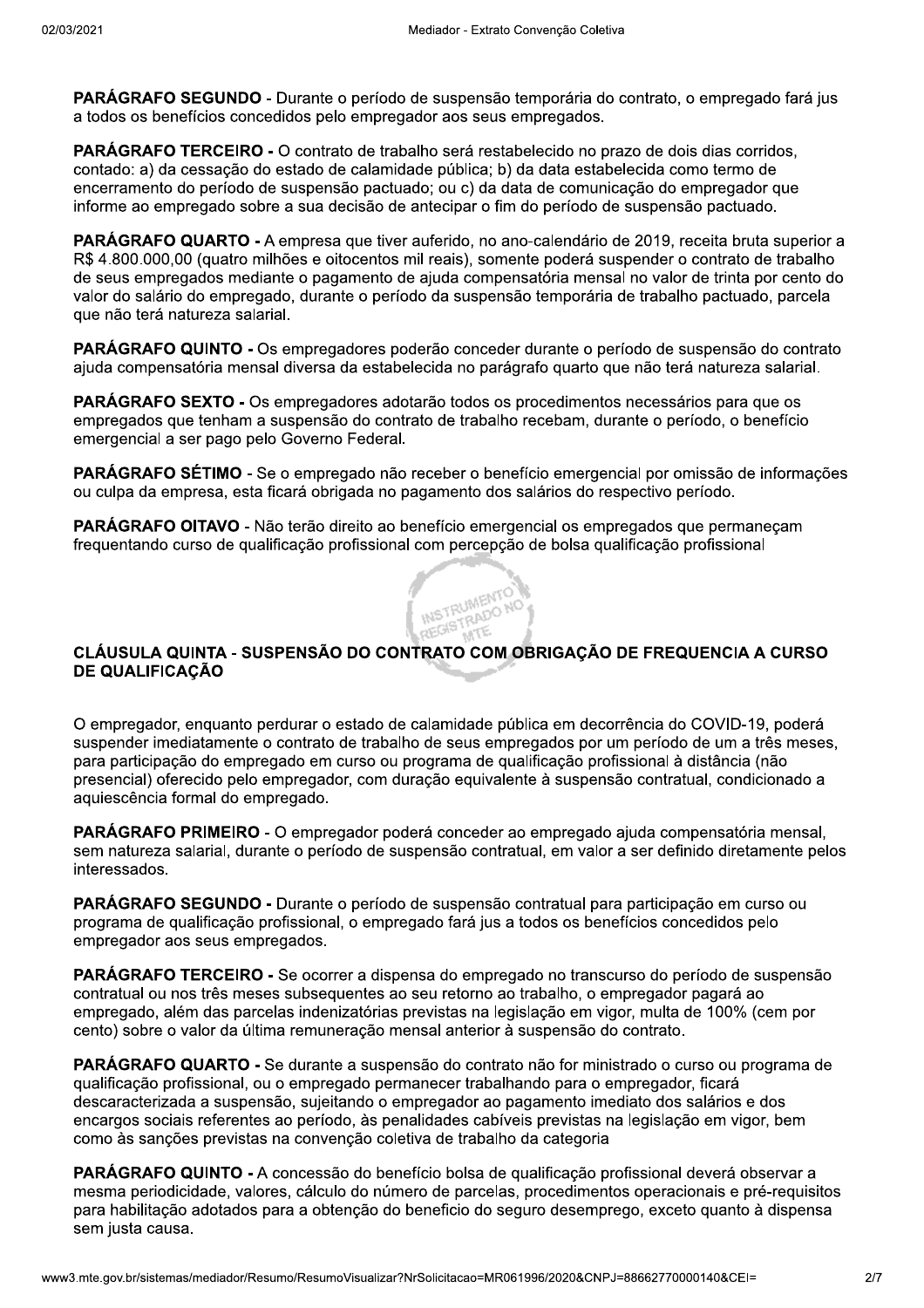PARÁGRAFO SEXTO - Para a concessão do benefício bolsa de qualificação profissional o empregador deverá informar à Superintendência Regional do Trabalho e Emprego a suspensão do contrato de trabalho acompanhado dos seguintes documentos: a) cópia da convenção coletiva de trabalho celebrada: b) relação dos empregados a serem beneficiados pela medida; e c) plano pedagógico e metodológico contendo, no mínimo, objetivo, público alvo, estrutura curricular e carga horária.

PARÁGRAFO SÉTIMO - As empresas representadas ficam obrigadas a prover os meios e orientar os empregados beneficiados pela medida a requererem o benefício com a apresentação dos seguintes documentos: a) cópia da convenção coletiva de trabalho; b) CTPS com anotação da suspensão do contrato de trabalho: c) cópia de comprovante de inscrição em curso ou programa de qualificação profissional. oferecido pelo empregador, onde deverá constar a duração deste; d) documento de identidade e do CPF; e e) comprovante de inscrição no PIS. O prazo para o trabalhador requerer o benefício bolsa de qualificação profissional será o compreendido entre o início e o fim da suspensão do contrato. Se o trabalhador não receber a bolsa auxílio, independentemente da causa, o empregador pagará ao empregado a remuneração a que faria jus no período.

**PARÁGRAFO OITAVO -** Os cursos de qualificação profissional deverão observar a carga horária mínima de: a) sessenta horas para contratos suspensos por um mês: b) cento e vinte horas para contratos suspensos pelo período de dois meses; e c) cento e oitenta horas para contratos suspensos pelo período de três meses.

PARÁGRAFO NONO - Os cursos a serem oferecidos pelo empregador deverão estar relacionados, preferencialmente, com as atividades da empresa e observar: a) mínimo de 85% (oitenta e cinco por cento) de ações virtuais formativas denominadas cursos ou laboratórios: e b) até 15% (quinze por cento) de ações virtuais formativas denominadas seminários e oficinas. Será exigida a frequência mínima de 75% (setenta e cinco por cento) do total de horas letivas com controle à distância.

# RELAÇÕES DE TRABALHO – CONDIÇÕES DE TRABALHO, NORMAS DE **PESSOAL E ESTABILIDADES** OUTRAS NORMAS REFERENTES A CONDIÇÕES PARA O EXERCÍCIO DO TRABALHO

## **CLÁUSULA SEXTA - TELETRABALHO**

As empresas representadas, durante o período de pandemia do COVID-19, poderão imediatamente e a seu critério, por escrito ou por meio eletrônico, alterar o regime de trabalho presencial para o teletrabalho, o trabalho remoto ou outro tipo de trabalho a distância e determinar o retorno ao regime de trabalho presencial, sem a necessidade de cumprimento do período de transição previsto no § 2º do art. 75-C da Consolidação das Leis do Trabalho.

PARÁGRAFO PRIMEIRO – Na hipótese de o empregado não possuir os equipamentos tecnológicos e a infraestrutura necessária e adequada à prestação do teletrabalho, do trabalho remoto ou do trabalho à distância, o empregador deverá fornecer os equipamentos em comodato e pagar pelos serviços de infraestrutura, durante o período, sem que isso caracterize verba de natureza salarial, sendo que as disposições relativas à responsabilidade de aquisição, de manutenção ou de fornecimento dos equipamentos tecnológicos e da infraestrutura necessária e adeguada à prestação do teletrabalho. trabalho remoto ou trabalho a distância e ao reembolso de despesas arcadas pelo empregado serão previstas em contrato escrito, firmado previamente ou no prazo de trinta dias, contado da data da mudança do regime de trabalho.

PARÁGRAFO SEGUNDO - O tempo de uso de aplicativos e programas de comunicação fora da jornada de trabalho normal do empregado não constitui tempo à disposição, regime de prontidão ou de sobreaviso, exceto se houver previsão em acordo individual.

## **OUTRAS ESTABILIDADES**

## CLÁUSULA SÉTIMA - DA GARANTIA PROVISÓRIA NO EMPREGO

Fica reconhecida a garantia provisória no emprego ao empregado durante o período de aplicação das medidas do Programa Emergencial de Manutenção do Emprego e da Renda com redução da jornada de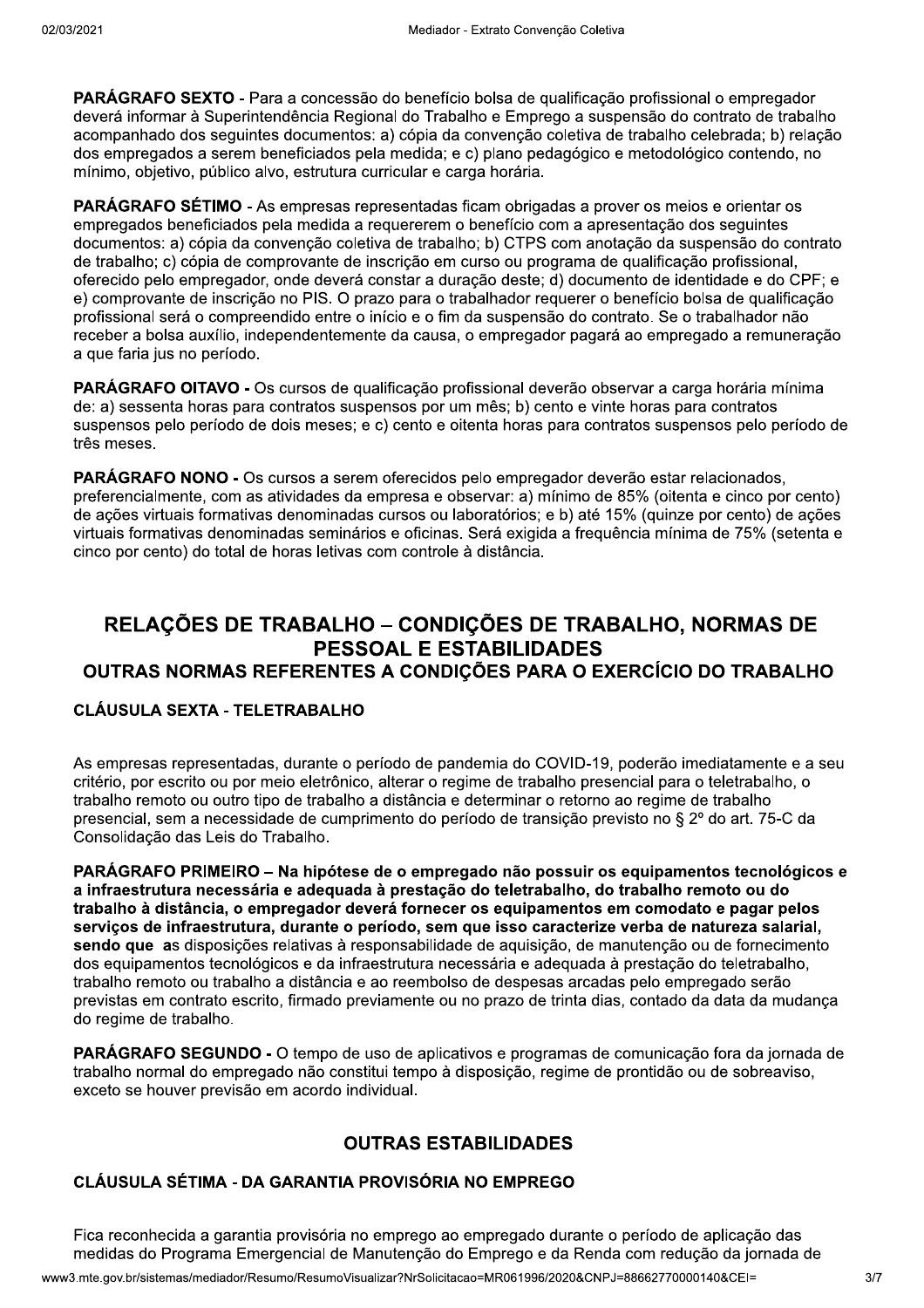trabalho e de salário ou da suspensão temporária do contrato de trabalho de que trata a cláusula terceira, quarta e sétima, nos seguintes termos: a) durante o período acordado de redução da jornada de trabalho e de salário ou de suspensão temporária do contrato de trabalho: e b) após o restabelecimento da jornada de trabalho e de salário ou do encerramento da suspensão temporária do contrato de trabalho, por período equivalente ao acordado para a redução ou a suspensão.

PARÁGRAFO PRIMEIRO - A dispensa sem justa causa que ocorrer durante o período de garantia provisória no emprego previsto no caput da presente cláusula sujeitará o empregador ao pagamento, além das parcelas rescisórias previstas na legislação em vigor, de indenização no valor de: a) cinquenta por cento do salário a que o empregado teria direito no período de garantia provisória no emprego, na hipótese de reducão de jornada de trabalho e de salário igual ou superior a vinte e cinco por cento e inferior a cinquenta por cento; b) setenta e cinco por cento do salário a que o empregado teria direito no período de garantia provisória no emprego, na hipótese de redução de jornada de trabalho e de salário igual a cinguenta por cento: ou c) cem por cento do salário a que o empregado teria direito no período de garantia provisória no emprego, nas hipóteses suspensão temporária do contrato de trabalho.

**PARÁGRAFO SEGUNDO -** O disposto neste artigo não se aplica às hipóteses de dispensa a pedido ou por justa causa do empregado.

# JORNADA DE TRABALHO - DURAÇÃO, DISTRIBUIÇÃO, CONTROLE, FALTAS PRORROGAÇÃO/REDUÇÃO DE JORNADA

# CLÁUSULA OITAVA - REDUCÃO DE SALARIO E JORNADA

O empregador, durante o estado de calamidade pública em decorrência do COVID-19, poderá reduzir proporcionalmente a jornada de trabalho e o salário de todos ou de alguns de seus empregados, no limite de tempo disposto na Lei 14.020/2020 e atos complementares, e independentemente da faixa salarial, observados os seguintes reguisitos: a) preservação do valor do salário-hora de trabalho; e b) comunicação ao empregado, inclusive por meio eletrônico ou whatsapp, da redução com antecedência de, no mínimo, dois dias corridos.

PARÁGRAFO PRIMEIRO - A redução da jornada de trabalho e de salário será feita, por autorização coletiva, nos seguintes percentuais: a) vinte e cinco por cento; b) cinquenta por cento.

PARÁGRAFO SEGUNDO - A jornada de trabalho e o salário pago anteriormente a redução serão restabelecidos no prazo de dois dias corridos, contado: a) da cessação do estado de calamidade pública; b) da data estabelecida como termo de encerramento do período e redução pactuado; ou c) da data de comunicação do empregador ao empregado sobre a sua decisão de antecipar o fim do período de redução pactuado.

PARÁGRAFO TERCEIRO - Os empregadores adotarão todos os procedimentos necessários para que os empregados que tenham redução da jornada e do salário recebam durante o período o benefício emergencial a ser pago pelo Governo Federal.

PARÁGRAFO QUARTO – A redução de salários e jornadas em percentual diverso do estabelecido nesta cláusula poderá serpactuado por meio de Acordo Coletivo de Trabalho (ACT), com a assistência do sindicato empresarial.

# **COMPENSAÇÃO DE JORNADA**

## CLÁUSULA NONA - BANCO DE HORAS NEGATIVO - ESTADO DE CALAMIDADE PÚBLICA

Durante o estado de calamidade pública em decorrência do COVID-19, as empresas ficam autorizadas, por ocasião da interrupção total ou parcial de suas atividades, ou ainda pela limitação do uso da mão-de-obra por conta de legislação estadual ou municipal ou em conseguência do afastamento de empregados do grupo de risco, a adotar o regime especial de compensação de jornada por meio de banco de horas, em favor do empregador, para a compensação no prazo de validade do presente acordo.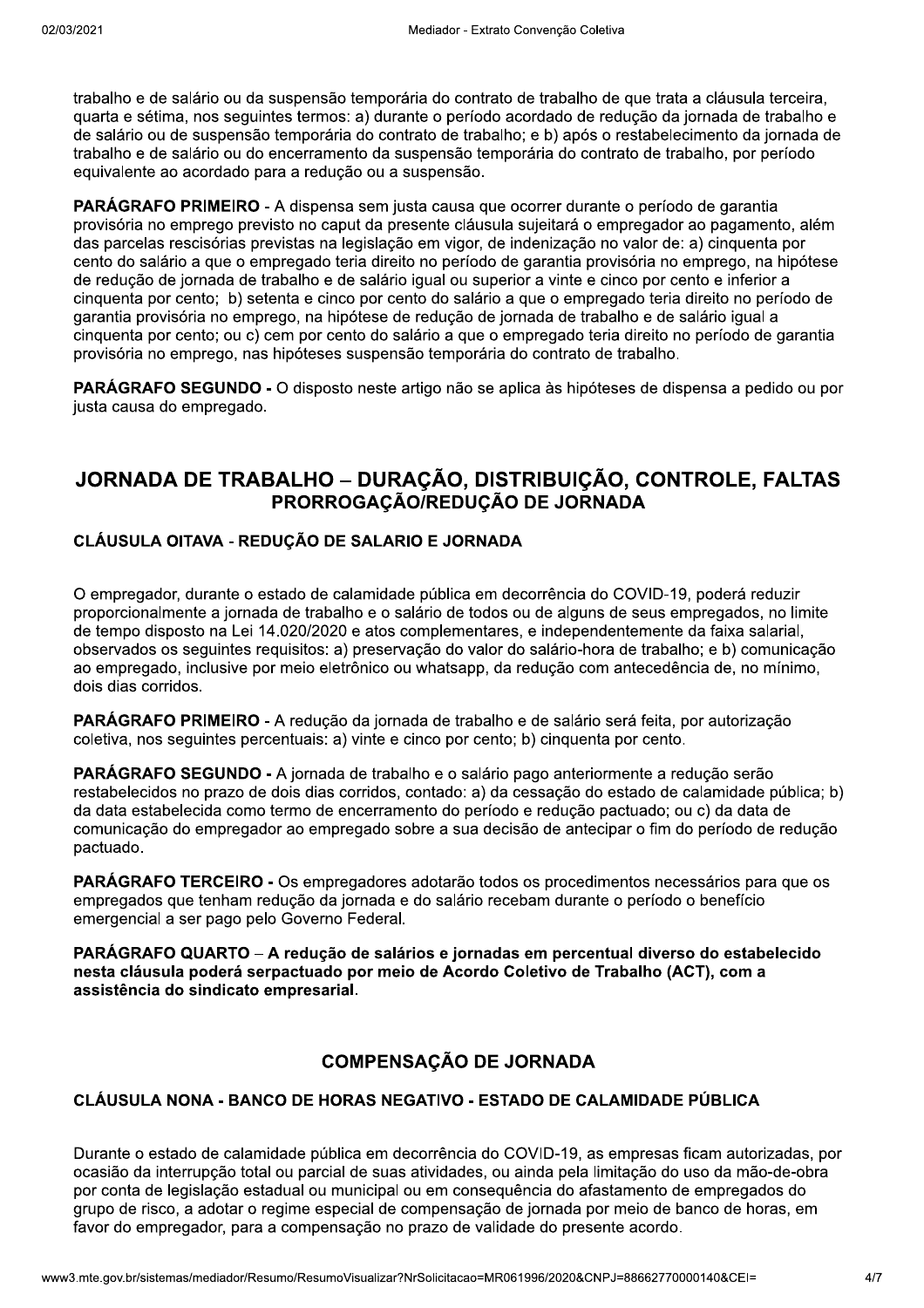#### PARÁGRAFO PRIMEIRO – A presente Convenção Coletiva não alcança o banco de horas positivo.

PARÁGRAFO SEGUNDO - Para a utilização do Banco de Horas Negativo, durante o período de vigência da presente Convenção Coletiva de Trabalho, é obrigatório o registro do ponto, independentemente do número de empregados.

PARÁGRAFO TERCEIRO - Ao final do estado de calamidade pública decorrente da COVID-19 terá início o período de 12 meses para compensação e, ao final deste, será verificado o total de horas compensadas. Havendo débito do empregado para com a empresa, as horas não trabalhadas no período não serão descontadas, sendo as mesmas abonadas.

**PARÁGRAFO QUARTO -** Na hipótese de o empregado solicitar demissão antes do fechamento do período, será contabilizado o total de horas compensadas. Se houver débito de horas do empregado para com a empresa, as horas não trabalhadas serão descontadas das verbas a que o empregado tiver direito na rescisão, nos limites do art. 477, § 5º da CLT.

**PARÁGRAFO QUINTO - Havendo rescisão do contrato por iniciativa da empresa, antes do fechamento do** período de compensação, será contabilizado o total de horas compensadas. Se houver débito de horas do empregado para com a empresa, as horas não trabalhadas serão abonadas, sem qualquer desconto nas verbas a que o trabalhador tiver direito na rescisão.

PARÁGRAFO SEXTO - A faculdade estabelecida no caput desta cláusula se aplica a todas as atividades, inclusive aquelas consideradas insalubres, excetuadas as gestantes em locais insalubres. independentemente da autorização a que se refere o artigo 60 da CLT. O sindicato profissional acordante, a qualquer tempo, poderá solicitar à empresa informações referentes ao acompanhamento médico dos empregados que realizam jornada compensatória em atividade insalubre.

# **FÉRIAS E LICENÇAS OUTRAS DISPOSICÕES SOBRE FÉRIAS E LICENCAS**

## **CLÁUSULA DÉCIMA - FÉRIAS INTEGRAIS OU PARCELADAS**

As empresas representadas, enquanto perdurar a pandemia do COVID-19, poderão conceder férias integrais ou parceladas, inclusive antecipadas, estando estas limitadas a um período aguisitivo a elas relativo que não tenha transcorrido, por escrito ou por meio eletrônico, com a confirmação de recebimento pelo trabalhador, com no mínimo 48 (quarenta e oito) horas de antecedência.

PARÁGRAFO PRIMEIRO - A partir do segundo períodode antecipação de férias futuras, a contratação deverá ocorrer com a assistência dos sindicatos profissional e patronal, sob pena de nulidade.

PARÁGRAFO SEGUNDO - Na hipótese de dispensa do empregado, o empregador pagará, juntamente com o pagamento dos haveres rescisórios, os valores ainda não adimplidos relativos às férias.

PARÁGRAFO TERCEIRO - Os trabalhadores que pertençam ao grupo de risco do COVID-19 serão priorizados para o gozo de férias.

PARÁGRAFO QUARTO - Para as férias concedidas durante o estado de calamidade pública, o empregador poderá optar por efetuar o pagamento do adicional de um terço de férias após sua concessão, até a data em que é devida a gratificação natalina.

PARÁGRAFO QUINTO - O pagamento da remuneração das férias concedidas em razão do estado de calamidade pública poderá ser efetuado até o quinto dia útil do mês subsequente ao início do gozo das férias.

PARÁGRAFO SEXTO - As férias devidas aos empregadosabrangidos na presente convenção coletiva de trabalho não poderão sofrer qualquer redução em razão do agora ajustado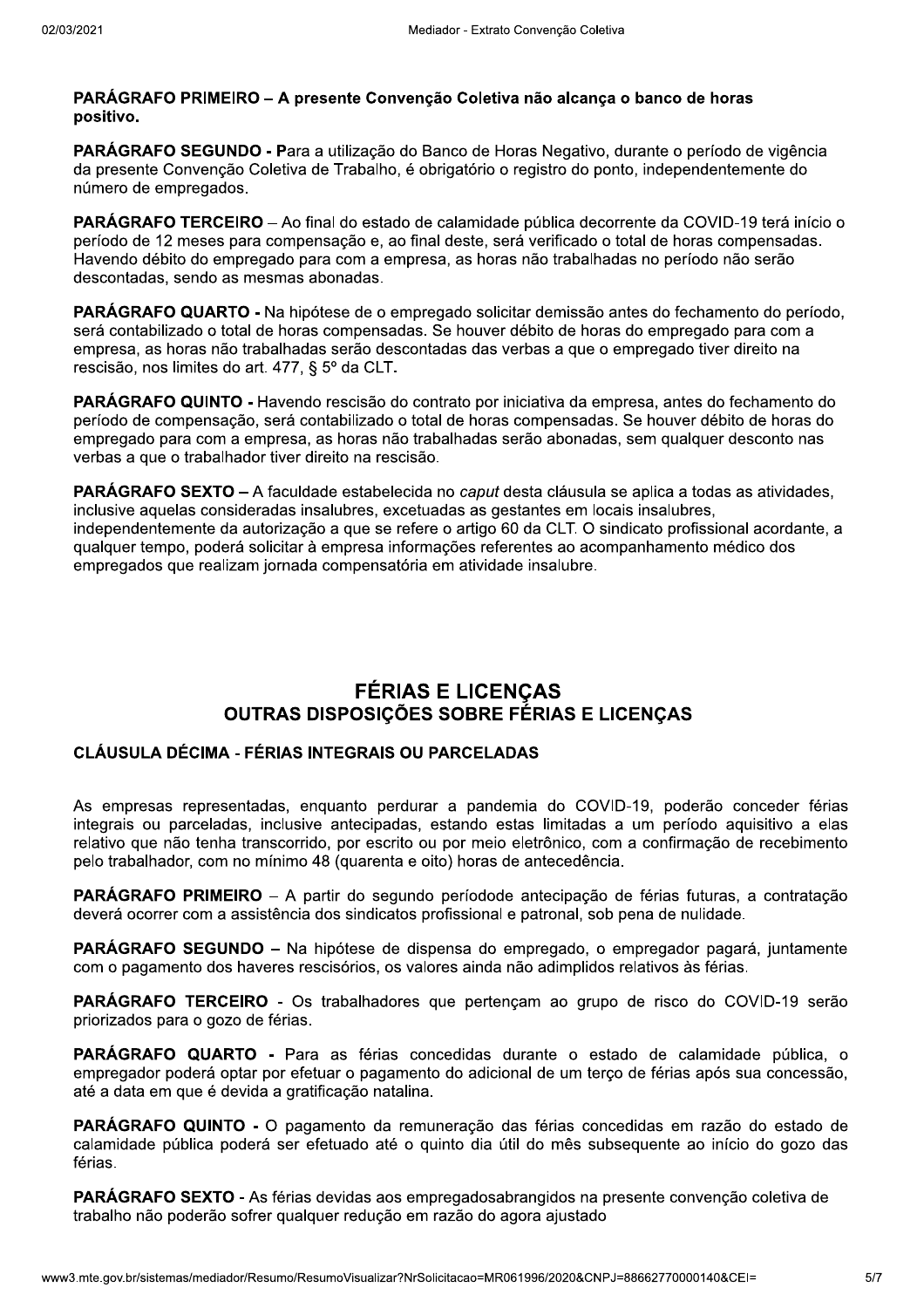# SAÚDE E SEGURANCA DO TRABALHADOR EQUIPAMENTOS DE PROTEÇÃO INDIVIDUAL

#### CLÁUSULA DÉCIMA PRIMEIRA - DA PROTEÇÃO AO TRABALHADOR

Todos os EPI ou EPC necessários para a garantia da integridade à saúde dos trabalhadores, determinados pelos protocolos sanitários estabelecidos pelas diversas autoridades competentes da área de saúde e em virtude da pandemia da COVID-19, deverão ser disponibilizados gratuitamente aos trabalhadores e em quantidade suficiente às necessidades garantidoras da eficácia das medidas.

# **RELAÇÕES SINDICAIS** OUTRAS DISPOSIÇÕES SOBRE RELAÇÃO ENTRE SINDICATO E EMPRESA

## CLÁUSULA DÉCIMA SEGUNDA - DA COMUNICAÇÃO AOS SINDICATOS

A redução de jornada de trabalho e de salário ou suspensão temporária do contrato deverão ser comunicadas pelos empregadores ao Sindicato dos Empregados no Comércio de Farroupilha e ao Sindicato do Comércio Varejista de Caxias do Sul, através, respectivamente, dos enderecos eletrônicos: sindicomerciarios@sindicomerciarios.com e juridico@sindilojascaxias.com.br, no prazo de até dez dias corridos, contado da data de sua implementação

# **DISPOSIÇÕES GERAIS<br>APLICAÇÃO DO INSTRUMENTO COLETIVO**

#### CLÁUSULA DÉCIMA TERCEIRA - PREVALÊNCIA DA CONVENÇÃO COLETIVA ESPECIAL DE **TRABLAHO**

As regras previstas na presente Convenção Coletiva de Trabalho prevalecerão em relação à Convenção Coletiva Geral de Trabalho da categoria, no que forem conflitantes, bem como em relação à legislação, na forma do art. 611-A da CLT.

# **OUTRAS DISPOSIÇÕES**

#### CLÁUSULA DÉCIMA QUARTA - FUNDAMENTOS DA NEGOCIAÇÃO - CALAMIDADE PUBLICA COVID-19

A presente Convenção Coletiva de Trabalho leva em conta que a Organização Mundial da Saúde classificou o Coronavírus (COVID-19) como Pandemia e que o Governo Federal decretou o estado de calamidade pública em todo o País.

**PARÁGRAFO ÚNICO** - O obietivo desta Convenção Coletiva de Trabalho é a adoção de medidas concretas, contribuindo com todas as ações já tomadas pelos Entidades Governamentais;